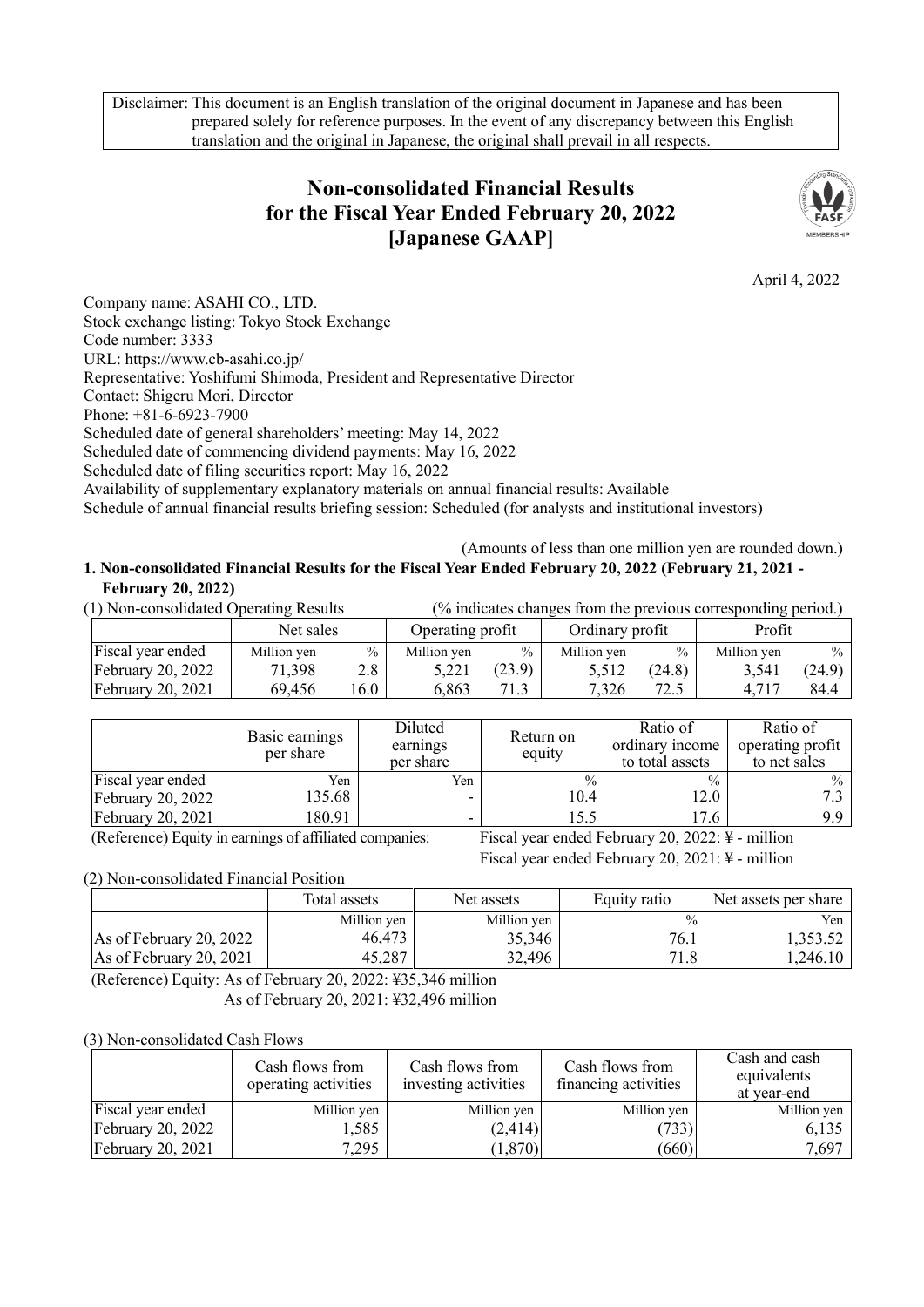## **2. Dividends**

| Annual dividends                                      |                                |                        |                        |              |       |                                | Payout ratio          | Ratio of<br>dividends to |
|-------------------------------------------------------|--------------------------------|------------------------|------------------------|--------------|-------|--------------------------------|-----------------------|--------------------------|
|                                                       | 1st<br>quarter-<br>end         | 2nd<br>quarter-<br>end | 3rd<br>quarter-<br>end | Year-<br>end | Total | Total<br>dividends<br>(annual) | non-<br>consolidated) |                          |
|                                                       | Yen                            | Yen                    | Yen                    | Yen          | Yen   | Million yen                    | $\frac{0}{0}$         | $\frac{0}{0}$            |
| Fiscal year ended<br>February 20, 2021                | $\overline{\phantom{m}}$       | 0.00                   | $\hspace{0.05cm}$      | 28.0         | 28.0  | 734                            | 15.5                  | 2.3                      |
| Fiscal year ended<br>February 20, 2022                | $\qquad \qquad \longleftarrow$ | 0.00                   | -                      | 28.0         | 28.0  | 734                            | 20.6                  | 2.1                      |
| Fiscal year ending<br>February 20, 2023<br>(Forecast) | $\qquad \qquad \longleftarrow$ | 0.00                   | -                      | 28.0         | 28.0  |                                | 19.6                  |                          |

### **3. Non-consolidated Financial Results Forecast for the Fiscal Year Ending February 20, 2023 (February 21, 2022 - February 20, 2023)**

| (% indicates changes from the previous corresponding period.) |             |      |                  |      |                 |               |             |               |                             |
|---------------------------------------------------------------|-------------|------|------------------|------|-----------------|---------------|-------------|---------------|-----------------------------|
|                                                               | Net sales   |      | Operating profit |      | Ordinary profit |               | Profit      |               | Basic earnings<br>per share |
|                                                               | Million yen | $\%$ | Million yen      | $\%$ | Million yen     | $\%$          | Million yen | $\frac{0}{0}$ | Yen                         |
| First fiscal half                                             | 45,000      | 12.3 | 5.600            | 12.4 | 5.650           | 9.9           | 3.700       | 6.7           | 141.75                      |
| Full year                                                     | 78,000      | 9.2  | 5.600            | 7.3  | 5.700           | $3.4^{\circ}$ | 3,700       | 4.5           | 141.75                      |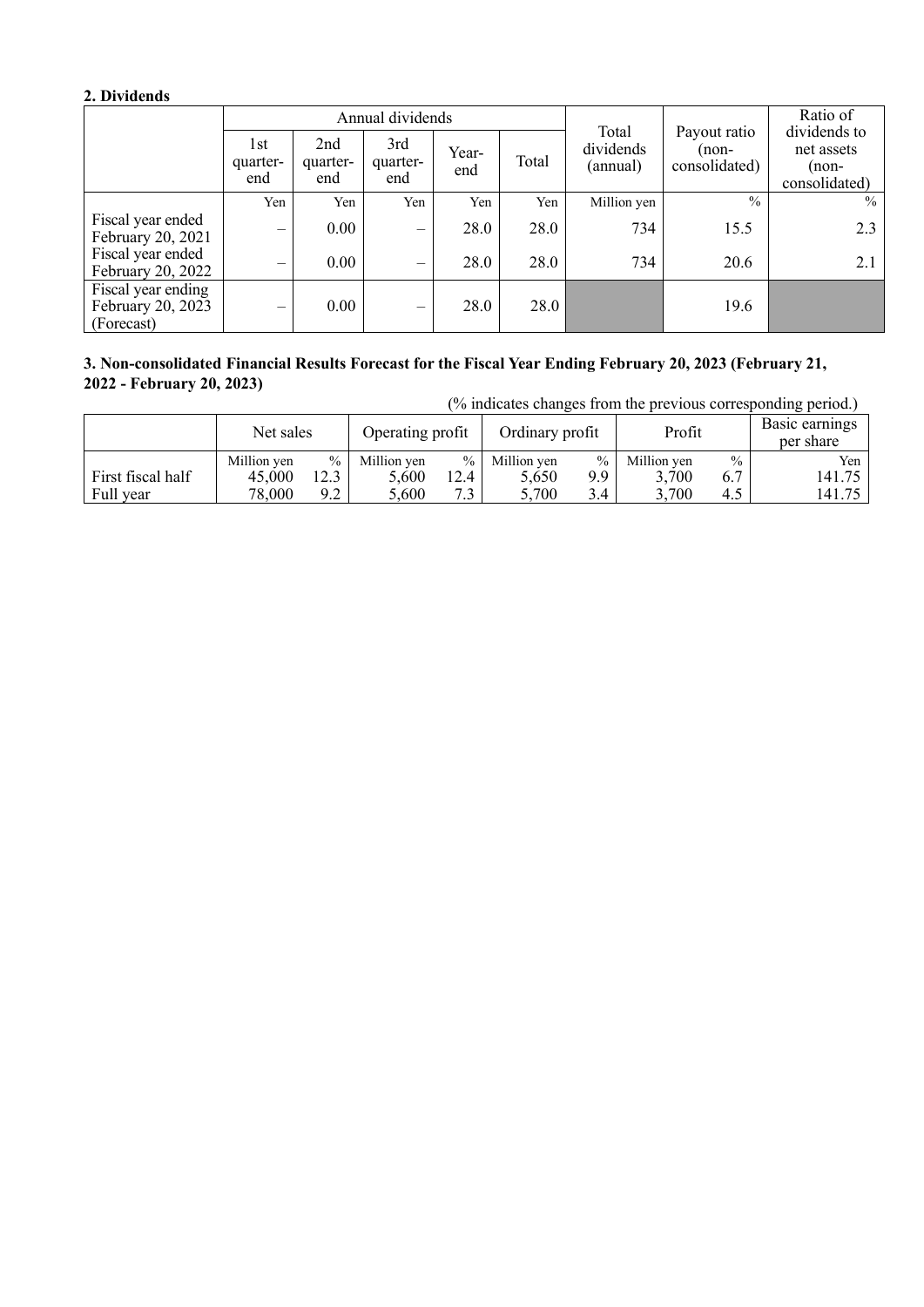### **\* Notes:**

- (1) Changes in accounting policies, changes in accounting estimates and retrospective restatement
	- 1) Changes in accounting policies due to the revision of accounting standards: None
	- 2) Changes in accounting policies other than 1) above: None
	- 3) Changes in accounting estimates: None
	- 4) Retrospective restatement: None
- (2) Total number of issued shares (common shares)

|                    | 1) Total number of issued shares at the end of the year (including treasury shares): |
|--------------------|--------------------------------------------------------------------------------------|
| February 20, 2022: | 26,240,800 shares                                                                    |
| February 20, 2021: | 26,240,800 shares                                                                    |

| 2) Total number of treasury shares at the end of the year: |                  |
|------------------------------------------------------------|------------------|
| February 20, 2022:                                         | $126,456$ shares |
| February 20, 2021:                                         | 161,976 shares   |

| 3) Average number of shares outstanding during the year: |                     |
|----------------------------------------------------------|---------------------|
| Year ended February 20, 2022:                            | $26,103,153$ shares |

Year ended February 20, 2021: 26,078,857 shares

(Note) The Company has adopted the Executive Remuneration BIP Trust since June 19, 2014.

The number of treasury shares at the end of the year includes the Company's shares held by the trust (126,070 shares as of February 20, 2022 and 161,590 shares as of February 20, 2021). In addition, the Company's shares held by the trust are included in the treasury shares to be deducted in the calculation of the average number of shares outstanding during the year (137,261 shares as of February 20, 2022, and 161,590 shares as of February 20, 2021).

\* These non-consolidated financial results are outside the scope of audit by certified public accountants or an audit firm.

### \* Explanation of the proper use of financial results forecast and other notes

(Cautions regarding forward-looking statements, etc.)

The financial results forecast and other forward-looking statements contained in this document are based on information currently available to the Company and certain assumptions that are deemed reasonable, and do not constitute a promise that the Company will achieve them. Actual results may differ materially from these statements due to various factors. For the assumptions on which the financial results forecast is based, cautions on the use of the forecast, and other information, please refer to 1. Overview of Operating Results, etc., (4) Future Outlook on page 4 of Attachment.

(Access to supplementary explanatory materials on annual financial results and details of annual financial results briefing session)

The Company plans to hold an annual financial results briefing session for institutional investors and analysts on Tuesday, April 5, 2022.

The explanatory materials on financial results to be used on the day are disclosed on TDnet today and are also available on the Company's website.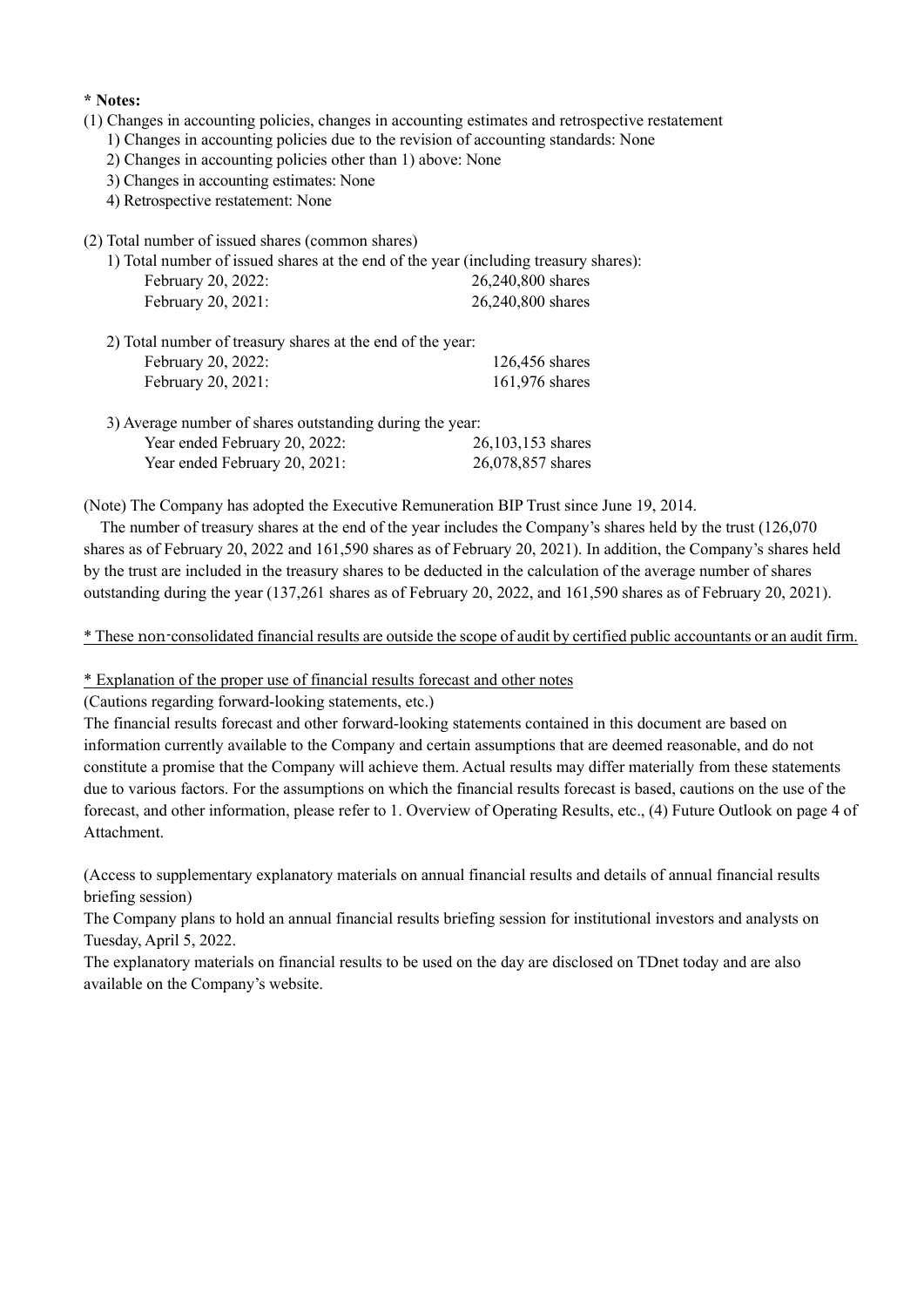Table of Contents - Attachment

| (5) Basic Policy on the Distribution of Profit and the Dividend Payout for the Current and Next Fiscal |  |
|--------------------------------------------------------------------------------------------------------|--|
|                                                                                                        |  |
|                                                                                                        |  |
|                                                                                                        |  |
|                                                                                                        |  |
|                                                                                                        |  |
|                                                                                                        |  |
|                                                                                                        |  |
|                                                                                                        |  |
|                                                                                                        |  |
|                                                                                                        |  |
|                                                                                                        |  |
|                                                                                                        |  |
|                                                                                                        |  |
|                                                                                                        |  |
|                                                                                                        |  |
|                                                                                                        |  |
|                                                                                                        |  |
|                                                                                                        |  |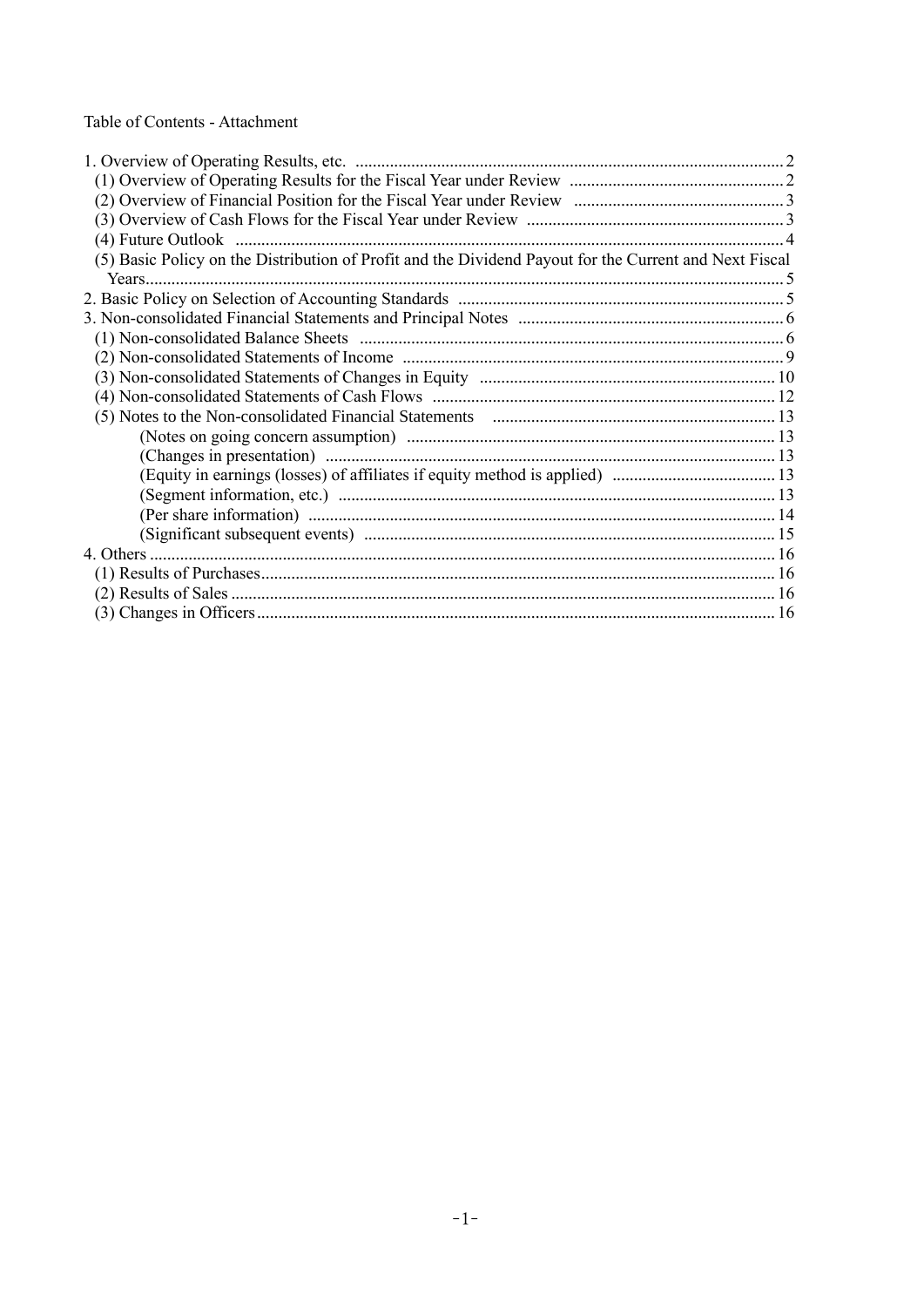### 1. Overview of Operating Results, etc.

(1) Overview of Operating Results for the Fiscal Year under Review

The Japanese economy in the fiscal year under review remained uncertain due to the prolonged impact of COVID-19.

Under the circumstances, the necessity of bicycles has become more widely recognized because of increased opportunities to use bicycles as a means of transportation that avoids close contact with other people in confined spaces in daily life, particularly for commuting to work or school, and growing health consciousness leading to more people riding bicycles to alleviate a lack of exercise. As a result of increased replacement demand for electric assist bicycles, although there was a gradual decrease in the number of units sold in the bicycle market, sales in value terms remained at the same high level as in the previous fiscal year.

With the safety and security of customers and employees as its top priority, the Company implemented COVID-19 transmission prevention measures and, with each person holding a sense of mission that we are a business that supports the infrastructure of daily life in society, the entire company has united as one in its efforts to continue its operation to meet the expectations of customers. In the area of sales, we focused our efforts on securing merchandise for electric assist bicycles, which have become popular with a wide range of generations due to functional advances and expansion of models in recent years. We grew sales particularly from our "Internet Orders with Store Pick-Up" service, resulting in net sales higher than the previous fiscal year. On the other hand, in the sports cycle area, despite a global increase in demand, supply shortages and production shutdowns at parts manufacturers manifested a supply-demand tightness, and it remained difficult to secure a wide range of popular models.

In selling, general and administrative expenses, various expenses were kept down in the previous fiscal year due to an inability to secure sufficient staff with the sharp rise in demand that accompanied the pandemic, as well as the voluntary restraint in corporate activities such as the voluntary temporary closure of stores. In the fiscal year under review, however, to return the situation to normal, we implemented planned staff reinforcements and miscellaneous expenditure also returned to the level of previous years. As a result, selling, general and administrative expenses were slightly higher than the previous fiscal year.

In line with the new medium-term management plan ASAHI VISION 2025, which was launched in the fiscal year ended February 20, 2022, the Company strengthened the three areas of "Attraction of Staff," "Attraction of Merchandise," and "Attraction of Stores" which comprise its Culture Model. We also concentrated our efforts on building three growth foundations in the areas of "digital and IT platforms," "supply chain management," and "brand management," with an eye on the realization and extension of our four key strategies, namely "enhancement of customer relations (CRM)," "activation of existing stores," "development of a new store format," and "expansion of our business domain." As a specific initiative, in response to the large increase in customers on the Cycle Base Asahi app, the Company enhanced its dissemination of information, including coupons, events, and post-purchase bicycle maintenance, as a way of further deepening its relationship with customers. We also commenced rebuilding of systems infrastructure. In addition to the development of existing logistics facilities, the Company started rebuilding its basic logistics concept into the future. With these and other efforts, we have made a smooth start to the new plan toward our goals of enhancing corporate value and achieving sustainable growth.

In store-opening strategy, the Company promoted the development of urban-type stores as well as its conventional suburban-type stores. Although these urban-type stores have a smaller sales floor area, the Company made progress in establishing a new store format that will become "cycle bases" for urban areas. These stores will act as bases for internet orders with store pick-up service and be able to display selected merchandise to suit local demand, while offering the same level of service as conventional-format stores by providing quick maintenance and repairs.

Regarding store opening and closures, the Company opened eight new stores in the Kanto region, five in the Kinki region, two in the Chugoku region, and one in the Kyushu region. The Kanto region lost two stores with one store being amalgamated into another and one store closed. As a result, the total number of stores at the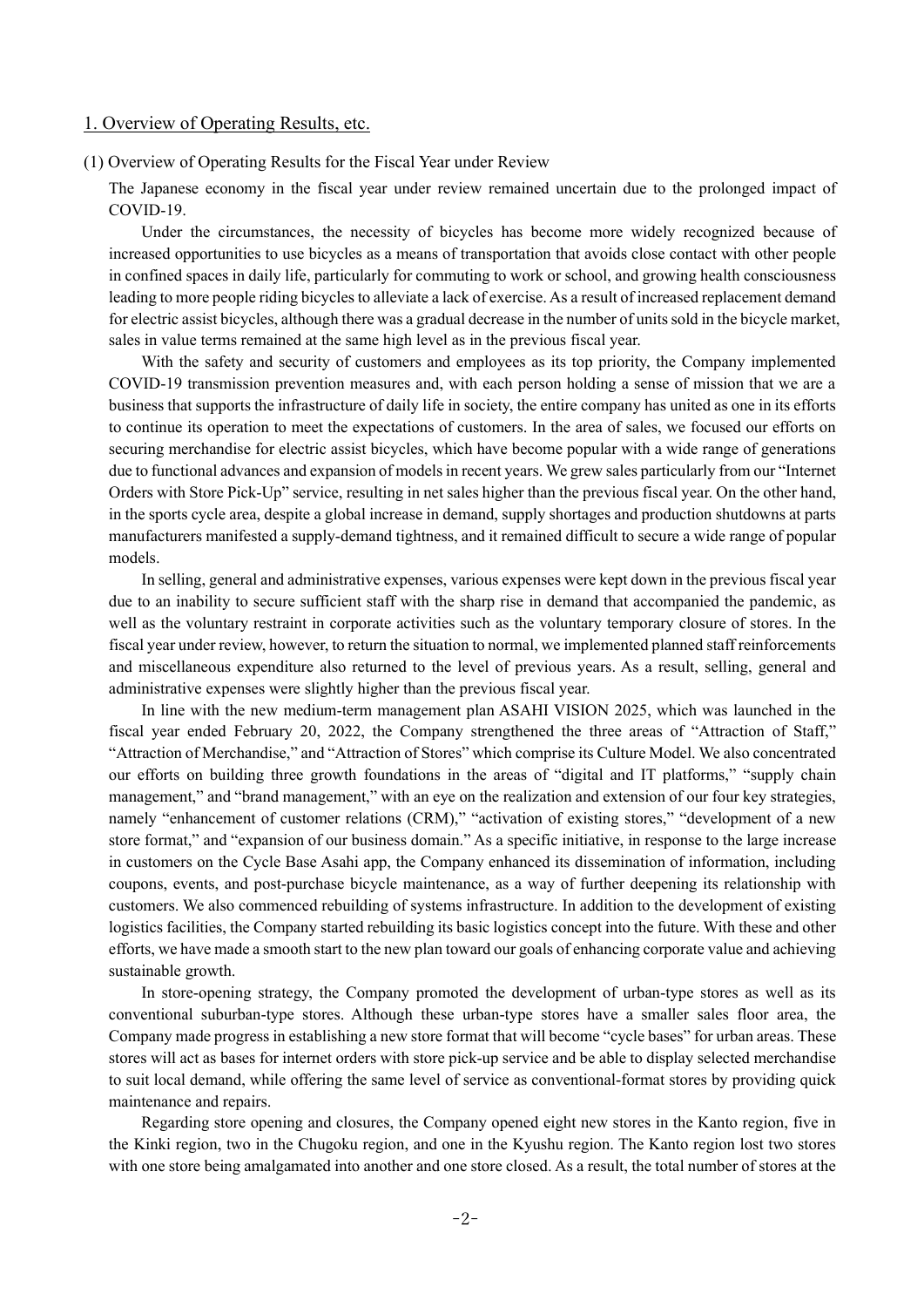end of the year ended February 20, 2022 was 505, consisting of 486 directly operated stores and 19 franchise stores.

(Overview of Business Performance in the 47th Business Term)

As a result of the above activities, the Company achieved an increase in net sales, although profit decreased, for the fiscal year under review, as shown below.

| Net sales       | $\text{\#71,398,999}$ thousand (up 2.8% year-on-year)              |
|-----------------|--------------------------------------------------------------------|
| Ordinary profit | $45,512,897$ thousand (down 24.8% year-on-year)                    |
| Profit          | $\text{\textsterling}3,541,677$ thousand (down 24.9% year-on-year) |

Segment information is omitted as the Company has only one segment.

(2) Overview of Financial Position for the Fiscal Year under Review

#### (Assets)

The balance of total assets at the end of the fiscal year under review was ¥46,473,316 thousand, an increase of ¥1,186,027 thousand from the end of the previous fiscal year.

The balance of current assets at the end of the fiscal year under review was ¥24,946,534 thousand, an increase of ¥280,709 thousand from the end of the previous fiscal year. This was due mainly to increases in merchandise of ¥1,606,403 thousand and goods in transit of ¥275,481 thousand, despite a decrease in cash and deposits of ¥1,630,660 thousand.

The balance of non-current assets at the end of the fiscal year under review was ¥21,526,782 thousand, an increase of ¥905,317 thousand from the end of the previous fiscal year. This was due mainly to increases in buildings, net of ¥506,020 thousand, structures, net of ¥130,456 thousand, tools, furniture and fixtures, net of ¥156,263 thousand, and deferred tax assets of ¥79,716 thousand.

#### (Liabilities)

The balance of liabilities at the end of the fiscal year under review was ¥11,127,065 thousand, a decrease of ¥1,663,497 thousand from the end of the previous fiscal year.

The balance of current liabilities at the end of the fiscal year under review was ¥10,071,519 thousand, a decrease of ¥1,611,869 thousand from the end of the previous fiscal year. This was due mainly to decreases in income taxes payable of ¥1,257,807 thousand and accrued consumption taxes of ¥843,476 thousand, despite increases in accounts payable – trade of ¥313,322 thousand and accrued expenses of ¥91,930 thousand.

The balance of non-current liabilities at the end of the fiscal year under review was ¥1,055,545 thousand, a decrease of ¥51,628 thousand from the end of the previous fiscal year. This was due mainly to decreases in provision for share-based compensation of ¥26,000 thousand, guarantee deposits received of ¥12,655 thousand, and long-term accounts payable – other of ¥42,582 thousand, despite an increase in asset retirement obligations of ¥60,198 thousand.

#### (Net assets)

The balance of net assets at the end of the fiscal year under review was ¥35,346,251 thousand, an increase of ¥2,849,524 thousand from the end of the previous fiscal year. This was due mainly to an increase in profit of ¥3,541,677 thousand and a decrease in dividends of surplus of ¥734,731 thousand.

#### (3) Overview of Cash Flows for the Fiscal Year under Review

Cash and cash equivalents (hereinafter referred to as "net cash") at the end of the fiscal year under review decreased by ¥1,562,471 thousand to ¥6,135,378 thousand compared to the end of the previous fiscal year. The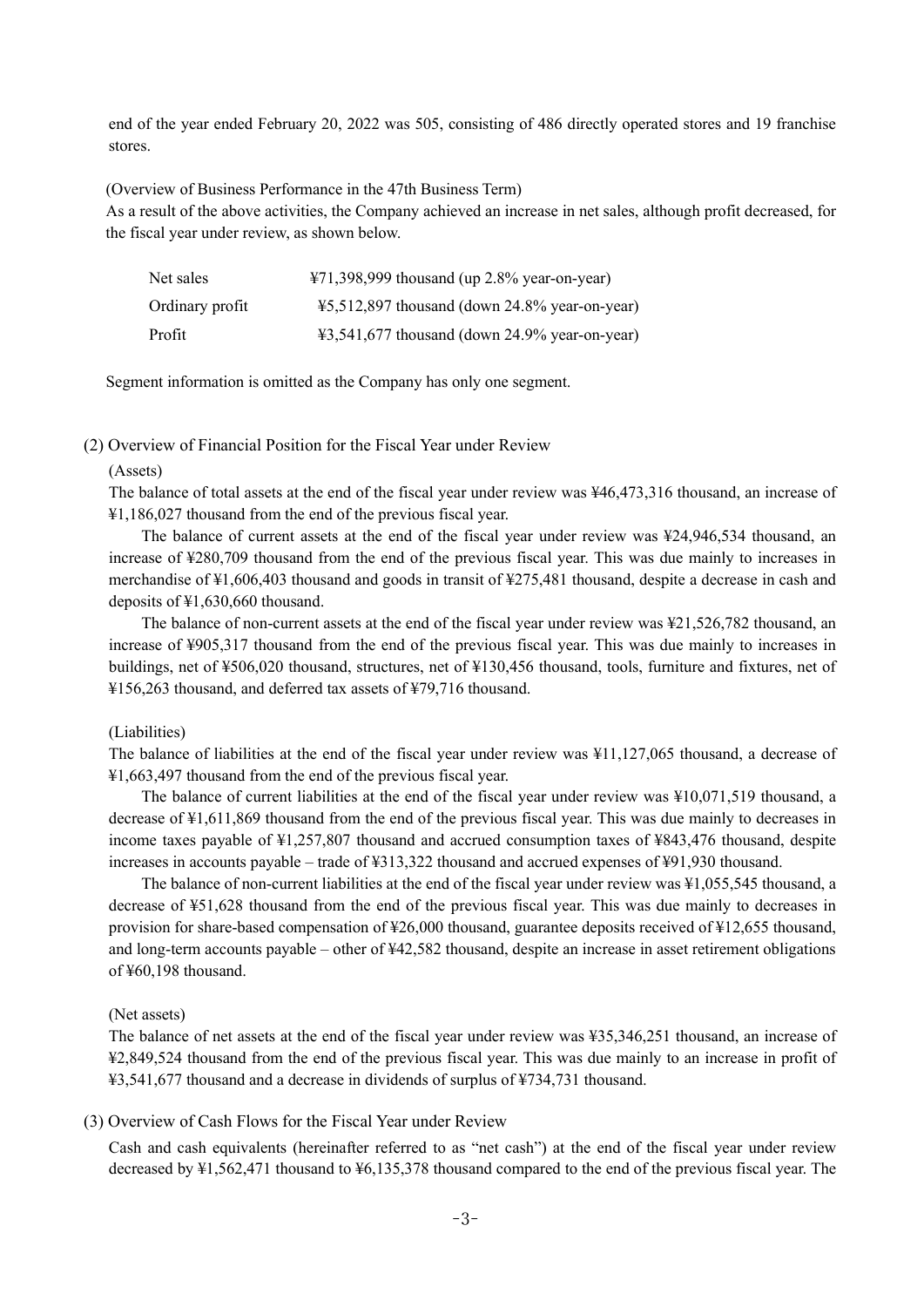details for cash flows in each area of activity are as follows:

(Cash Flows from Operating Activities)

Net cash provided by operating activities was ¥1,585,662 thousand. The principal cash inflow factors included profit before income taxes of ¥5,368,504 thousand and depreciation of ¥1,352,575 thousand. The principal cash outflow factors included an increase in inventories of ¥1,978,104 thousand and income taxes paid of ¥3,131,518 thousand.

(Cash Flows from Investing Activities)

Net cash used in investing activities was ¥2,414,315 thousand. The principal cash outflow factors included purchase of property, plant and equipment of ¥1,933,004 thousand for new store openings and payments of guarantee deposits of ¥282,738 thousand.

(Cash Flows from Financing Activities)

Net cash used in financing activities was ¥733,818 thousand. The principal cash outflow factor was dividends paid.

(Reference) Trends of Cash Flow Indicators

|                                                |         | Fiscal year ended February 20 |         |          |         |  |  |  |  |  |
|------------------------------------------------|---------|-------------------------------|---------|----------|---------|--|--|--|--|--|
|                                                | 2018    | 2019                          | 2020    | 2021     | 2022    |  |  |  |  |  |
| Equity ratio                                   | 66.5    | 71.1                          | 74.4    | 71.8     | 76.1    |  |  |  |  |  |
| Equity ratio at fair value                     | 95.3    | 107.3                         | 86.9    | 87.7     | 74.3    |  |  |  |  |  |
| Ratio of interest-bearing<br>debt to cash flow | 1.0     | 0.4                           | $0.0\,$ | 0.0      | $0.0\,$ |  |  |  |  |  |
| Interest coverage ratio                        | 1,059.2 | 1,252.2                       | 8,277.1 | 32,045.8 | 0.0     |  |  |  |  |  |

(Notes) 1. Equity ratio: Equity/Total assets

Equity ratio at fair value: Market capitalization/Total assets Ratio of interest-bearing debt to cash flow: Interest-bearing debt/Operating cash flow Interest coverage ratio: Operating cash flow/Interest paid

- 2. Market capitalization is calculated on the basis of the number of shares issued excluding treasury shares.
- 3. Interest-bearing debt covers all liabilities recorded on the balance sheets that bear interest. Interest payments recorded in the Statements of Cash Flows are used for Interest paid.
- 4. The cash flows from operating activities recorded in the Statements of Cash Flows are used as Operating cash flow.

### (4) Future Outlook

In terms of future outlook, with people's daily lives in society greatly affected by COVID-19, bicycles are being recognized as indispensable for many people in the new normal, as a means of transportation that avoids close contact with other people in confined spaces. Meanwhile, with the situations in various countries around the world in a constant state of change due to the situation in Ukraine, the future outlook remains unclear.

In the bicycle industry, with replacement demand for electric assist bicycles expected to grow, the Company envisages that increases in sales of high-priced merchandise will keep the size of the bicycle market at a high level. However, crude oil prices remain high globally, and purchase prices are increasing, including rising prices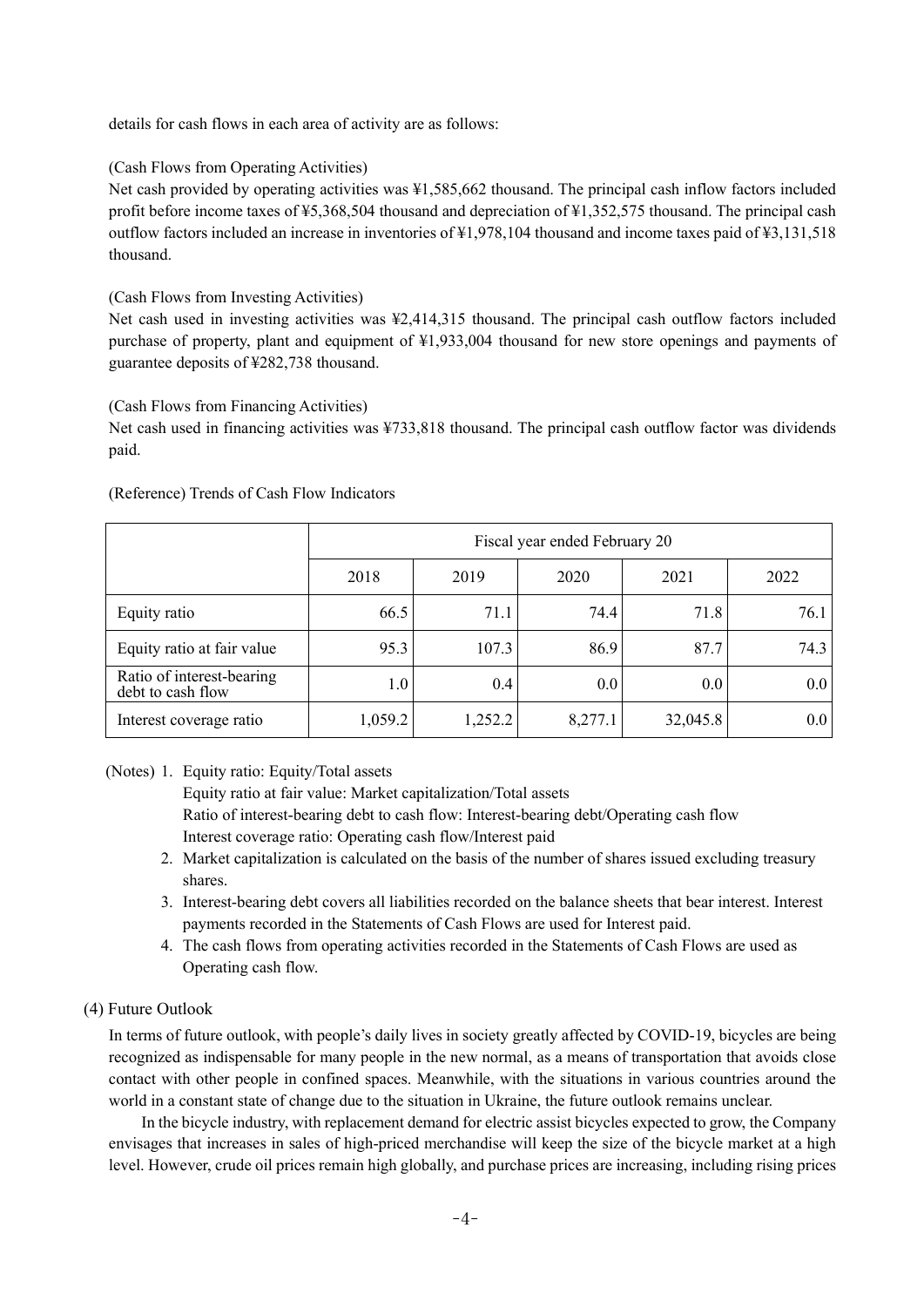of all types of raw materials, rising labor costs in local production plants, and soaring marine transportation costs. In addition, harsh circumstances are predicted in the sports cycle sector, with the continued increase in global demand making it difficult to secure stocks of popular merchandise.

In light of such changes in the environment, the Company will continue in its endeavors to be the most trusted partner in customers' bicycle life, so that customers can enjoy a more comfortable bicycle life.

First, in the area of merchandise, the Company will make use of its own large-scale logistics warehouse to secure stocks of popular merchandise, with a focus on electric assist bicycles. We will also place efforts into product development so we may offer merchandise with higher added value. In addition, in response to the increase in purchase prices, we will reduce our expenses as much as possible, including leveraging IT systems to improve operational efficiency and optimizing personnel placements. Further, in the face of some cost increases, we will also exercise caution in the optimization of sales prices while monitoring market trends, under our basic policy of offering products of reliable quality and value.

The Company's store opening strategy includes plans to open 17 new stores. In addition to pursuing store openings that are focused on profitability, we will also concentrate efforts on the development of urban-type stores and will continue to expand our sales network. We will also proceed with the activation of existing stores by rebuilding or refurbishing older-format stores, including expanding their sales floor area.

In the area of use of digital and IT platforms, through the Cycle Base Asahi app, the Company will send out optimized information to deliver products and services that meet customers' needs and to build good relationships with customers.

In the enhancement of supply chain management functions, the Company will review the size and systems of its logistics facilities in each region to prepare for an expansion of operations. We will also promote the improvement of accuracy and efficiency of our logistics operations by revamping warehouse management systems, in our aim to improve customer convenience in various sales channels, including the Official Online Store, our website for direct internet-based sales.

In light of the above, the Company forecasts net sales of ¥78,000,000 thousand (up 9.2% year-on-year), operating profit of ¥5,600,000 thousand (up 7.3% year-on-year), ordinary profit of ¥5,700,000 thousand (up 3.4% year-on-year), and profit of ¥3,700,000 thousand (up 4.5% year-on-year).

(5) Basic Policy on the Distribution of Profit and the Dividend Payout for the Current and Next Fiscal Years

The Company believes that the return of profits to shareholders is an important management issue and has adopted a basic policy for continued distribution of dividends. Dividends of surplus are conducted once a year as year-end dividends, and the decision-making body for dividends is the General Meeting of Shareholders.

The Company appropriates internal reserves for investments that will contribute to profits, including the establishment of new stores and refurbishment of existing stores, IT, and logistics. At the same time, we will make effective investments for the enhancement and expansion of business activities and for global business development, and strive to strengthen the management foundations and enhance corporate value.

In accordance with these policies, the Company wishes to issue year-end dividends of ¥28.00 per share as dividends for the fiscal year ended February 20, 2022.

The Company stipulates in its Articles of Incorporation that it is able to pay interim dividends. The decisionmaking body for interim dividends is the Board of Directors.

For the next fiscal year, the Company plans to issue dividends of \\$28.00 per share in accordance with its basic policy for the distribution of profit.

### 2. Basic Policy on Selection of Accounting Standards

Since the Company does not prepare consolidated financial statements, we have prepared our financial statements based on Japanese accounting standards, in consideration of the burden and other aspects of establishing a system for the preparation of financial statements based on International Financial Reporting Standards.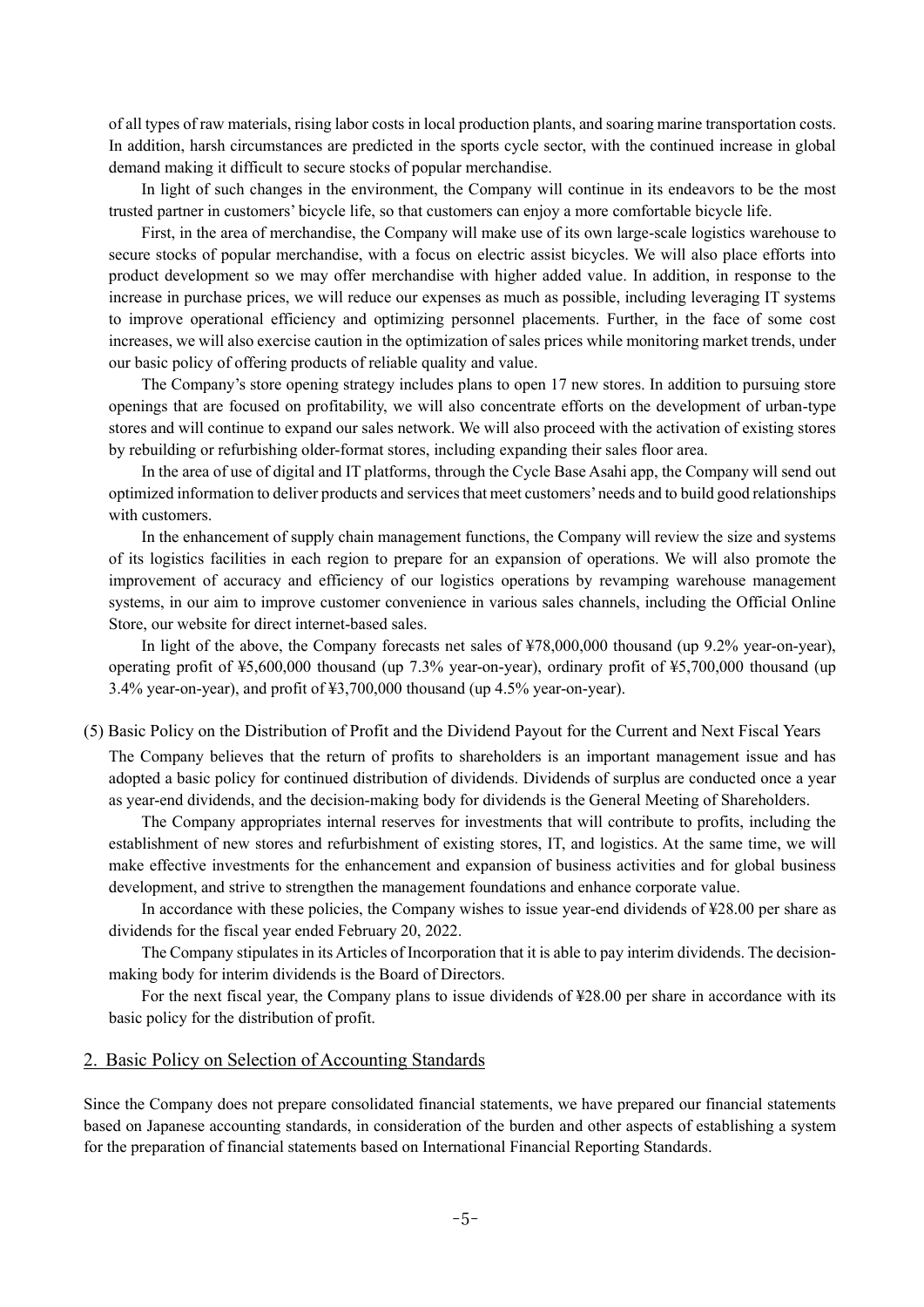### 3. Non-consolidated Financial Statements and Principal Notes

(1) Non-consolidated Balance Sheets

|                                     |                         | (Thousand yen)          |
|-------------------------------------|-------------------------|-------------------------|
|                                     | As of February 20, 2021 | As of February 20, 2022 |
| Assets                              |                         |                         |
| Current assets                      |                         |                         |
| Cash and deposits                   | 7,589,310               | 5,958,649               |
| Accounts receivable - trade         | 3,170,301               | 3,155,879               |
| Merchandise                         | 11,910,317              | 13,516,721              |
| Goods in transit                    | 730,947                 | 1,006,429               |
| Supplies                            | 75,234                  | 171,453                 |
| Accounts receivable – other         | 311,267                 | 246,942                 |
| Prepaid expenses                    | 374,283                 | 440,014                 |
| Forward exchange contracts          | 217,856                 | 254,073                 |
| Other                               | 287,265                 | 197,330                 |
| Allowance for doubtful accounts     | (960)                   | (960)                   |
| Total current assets                | 24,665,824              | 24,946,534              |
| Non-current assets                  |                         |                         |
| Property, plant and equipment       |                         |                         |
| <b>Buildings</b>                    | 18,658,496              | 19,896,175              |
| Accumulated depreciation            | (10, 474, 671)          | (11, 206, 329)          |
| Buildings, net                      | 8,183,825               | 8,689,846               |
| <b>Structures</b>                   | 917,510                 | 1,110,871               |
| Accumulated depreciation            | (538, 809)              | (601, 714)              |
| Structures, net                     | 378,701                 | 509,157                 |
| Machinery and equipment             | 134,534                 | 134,534                 |
| Accumulated depreciation            | (112, 135)              | (117, 732)              |
| Machinery and equipment, net        | 22,399                  | 16,801                  |
| Vehicles                            | 31,118                  | 31,476                  |
| Accumulated depreciation            | (25, 244)               | (27, 867)               |
| Vehicles, net                       | 5,873                   | 3,608                   |
| Tools, furniture and fixtures       | 1,519,880               | 1,807,901               |
| Accumulated depreciation            | (1, 114, 731)           | (1,246,488)             |
| Tools, furniture and fixtures, net  | 405,149                 | 561,412                 |
| Land                                | 3,089,742               | 3,163,012               |
| Construction in progress            | 196,596                 | 86,550                  |
| Total property, plant and equipment | 12,282,288              | 13,030,390              |
| Intangible assets                   |                         |                         |
| Software                            | 357,050                 | 423,227                 |
| Other                               | 113,967                 | 92,223                  |
| Total intangible assets             | 471,018                 | 515,450                 |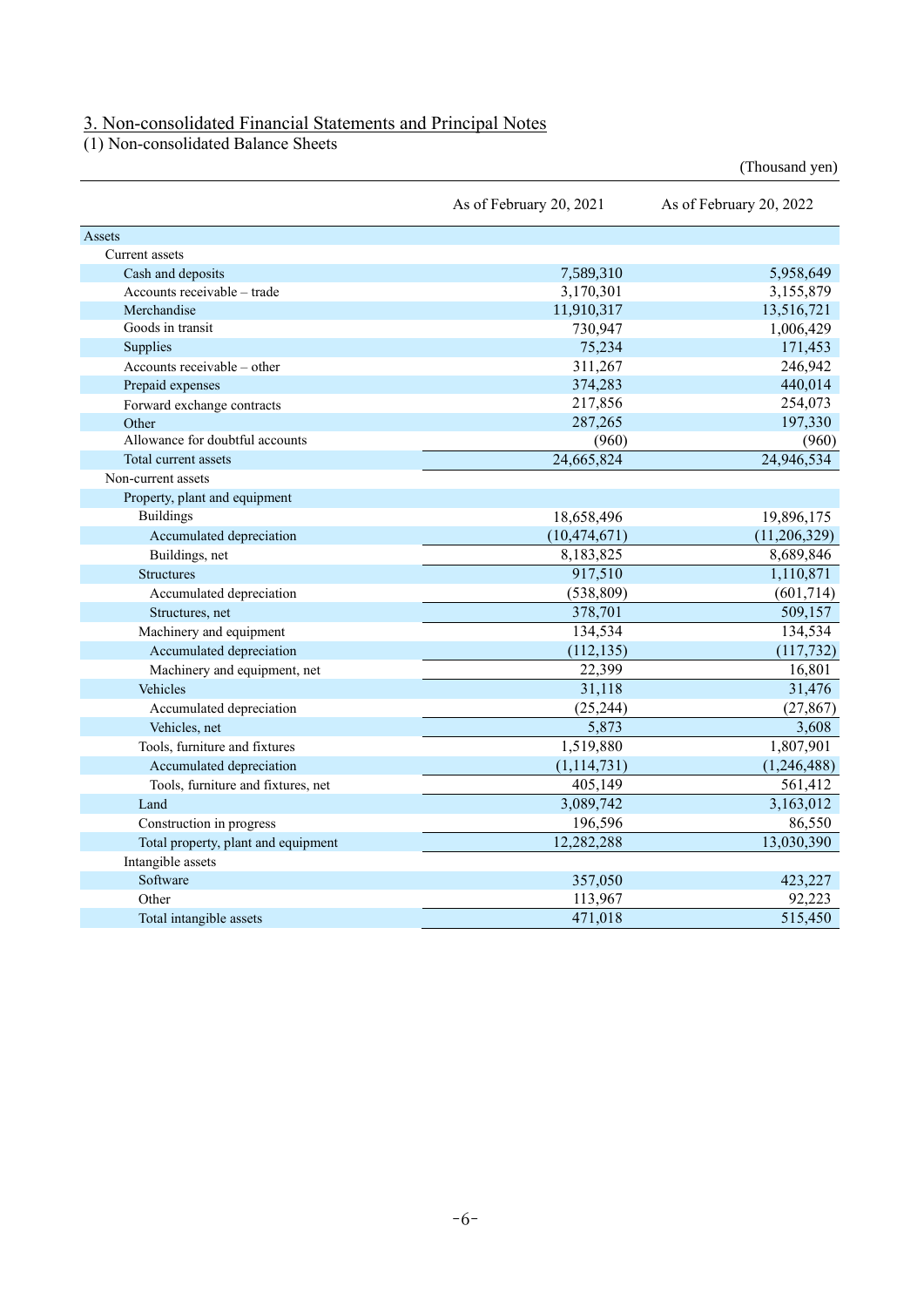(Thousand yen)

|                                                          | As of February 20, 2021 | As of February 20, 2022 |
|----------------------------------------------------------|-------------------------|-------------------------|
| Investments and other assets                             |                         |                         |
| Investments in capital                                   | 10                      | 10                      |
| Investments in capital of subsidiaries and<br>associates | 91,083                  | 91,083                  |
| Long-term loans receivable from employees                | 1,131                   | 500                     |
| Long-term accounts receivable - other                    | 5,725                   | 4,765                   |
| Long-term prepaid expenses                               | 511,917                 | 521,578                 |
| Guarantee deposits                                       | 5,105,842               | 5,154,383               |
| Construction assistance fund receivables                 | 1,078,175               | 961,082                 |
| Deferred tax assets                                      | 977,393                 | 1,057,109               |
| Investment property                                      | 212,965                 | 247,519                 |
| Accumulated depreciation                                 | (128, 397)              | (139, 259)              |
| Investment property, net                                 | 84,567                  | 108,260                 |
| Other                                                    | 18,036                  | 86,932                  |
| Allowance for doubtful accounts                          | (5, 725)                | (4,765)                 |
| Total investments and other assets                       | 7,868,157               | 7,980,941               |
| Total non-current assets                                 | 20,621,464              | 21,526,782              |
| Total assets                                             | 45,287,289              | 46,473,316              |
| Liabilities                                              |                         |                         |
| <b>Current liabilities</b>                               |                         |                         |
| Accounts payable - trade                                 | 4,351,718               | 4,665,041               |
| Accounts payable - other                                 | 1,073,715               | 982,696                 |
| Accrued expenses                                         | 1,554,370               | 1,646,301               |
| Income taxes payable                                     | 2,023,685               | 765,877                 |
| Accrued consumption taxes                                | 949,707                 | 106,230                 |
| Advances received                                        | 478,700                 | 567,783                 |
| Deposits received                                        | 148,313                 | 161,089                 |
| Unearned revenue                                         | 3,708                   | 3,898                   |
| Provision for bonuses                                    | 878,451                 | 930,273                 |
| Provision for shareholder benefit program                | 152,730                 | 182,926                 |
| Reserve for commodity warranties                         | 66,786                  | 54,694                  |
| Asset retirement obligations                             |                         | 2,292                   |
| Other                                                    | 1,501                   | 2,414                   |
| Total current liabilities                                | 11,683,388              | 10,071,519              |
| Non-current liabilities                                  |                         |                         |
| Provision for share-based compensation                   | 148,000                 | 122,000                 |
| Provision for merchandise warranties                     | 19,801                  | 13,932                  |
| Asset retirement obligations                             | 608,213                 | 668,412                 |
| Other                                                    | 331,158                 | 251,201                 |
| Total non-current liabilities                            | 1,107,173               | 1,055,545               |
| Total liabilities                                        | 12,790,562              | 11,127,065              |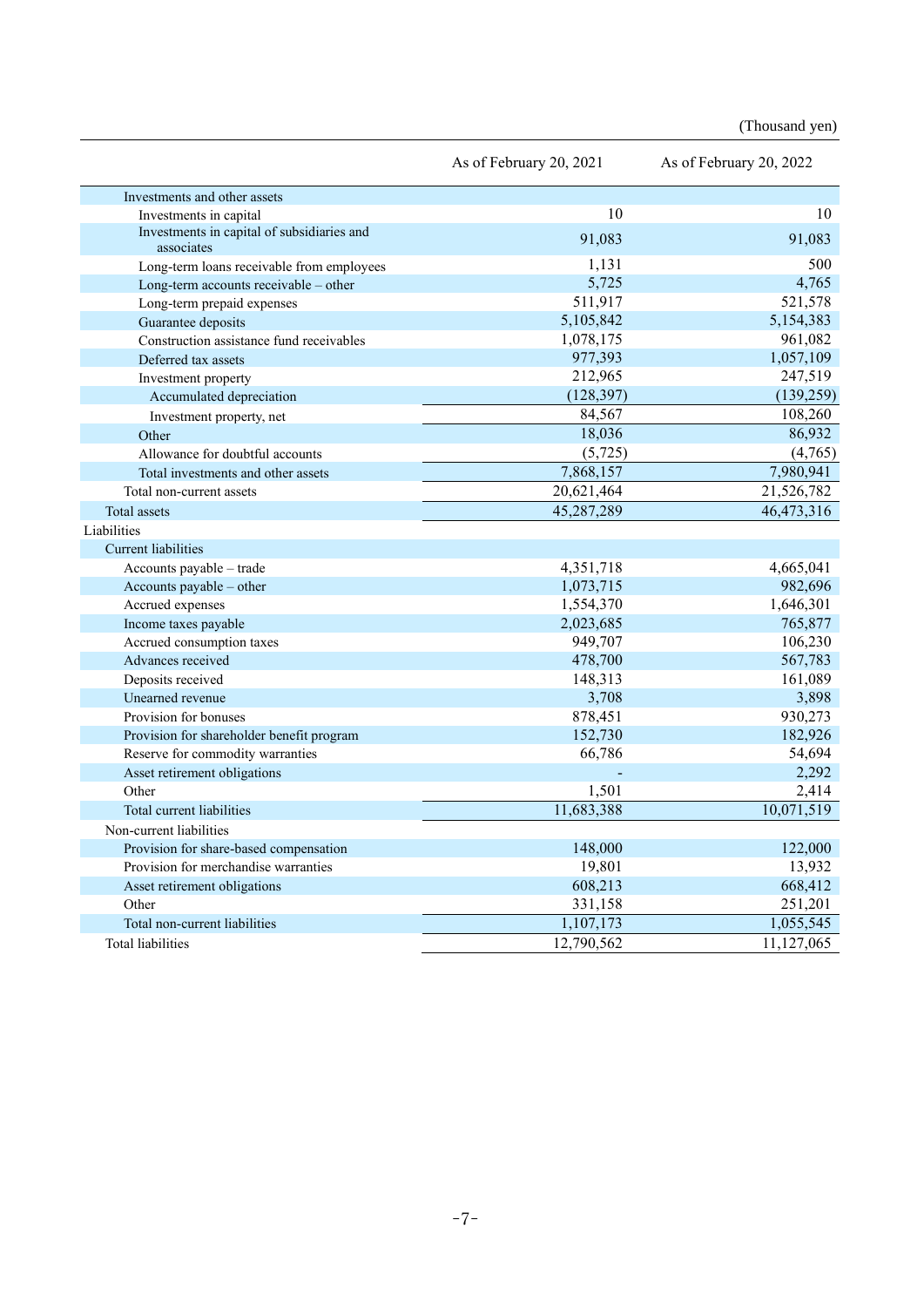|                                             |                         | (Thousand yen)          |
|---------------------------------------------|-------------------------|-------------------------|
|                                             | As of February 20, 2021 | As of February 20, 2022 |
| Net assets                                  |                         |                         |
| Shareholders' equity                        |                         |                         |
| Share capital                               | 2,061,356               | 2,061,356               |
| Capital surplus                             |                         |                         |
| Legal capital surplus                       | 2,165,171               | 2,165,171               |
| Total capital surplus                       | 2,165,171               | 2,165,171               |
| Retained earnings                           |                         |                         |
| Legal retained earnings                     | 18,688                  | 18,688                  |
| Other retained earnings                     |                         |                         |
| Reserve for special depreciation            | 331,777                 | 146,417                 |
| General reserve                             | 22,090,000              | 24,090,000              |
| Retained earnings brought forward           | 5,926,536               | 6,918,843               |
| Total retained earnings                     | 28,367,001              | 31,173,948              |
| Treasury shares                             | (230,764)               | (180, 112)              |
| Total shareholders' equity                  | 32, 362, 765            | 35,220,362              |
| Valuation and translation adjustments       |                         |                         |
| Deferred gains or losses on hedges          | 133,961                 | 125,888                 |
| Total valuation and translation adjustments | 133,961                 | 125,888                 |
| Total net assets                            | 32,496,726              | 35,346,251              |
| Total liabilities and net assets            | 45,287,289              | 46,473,316              |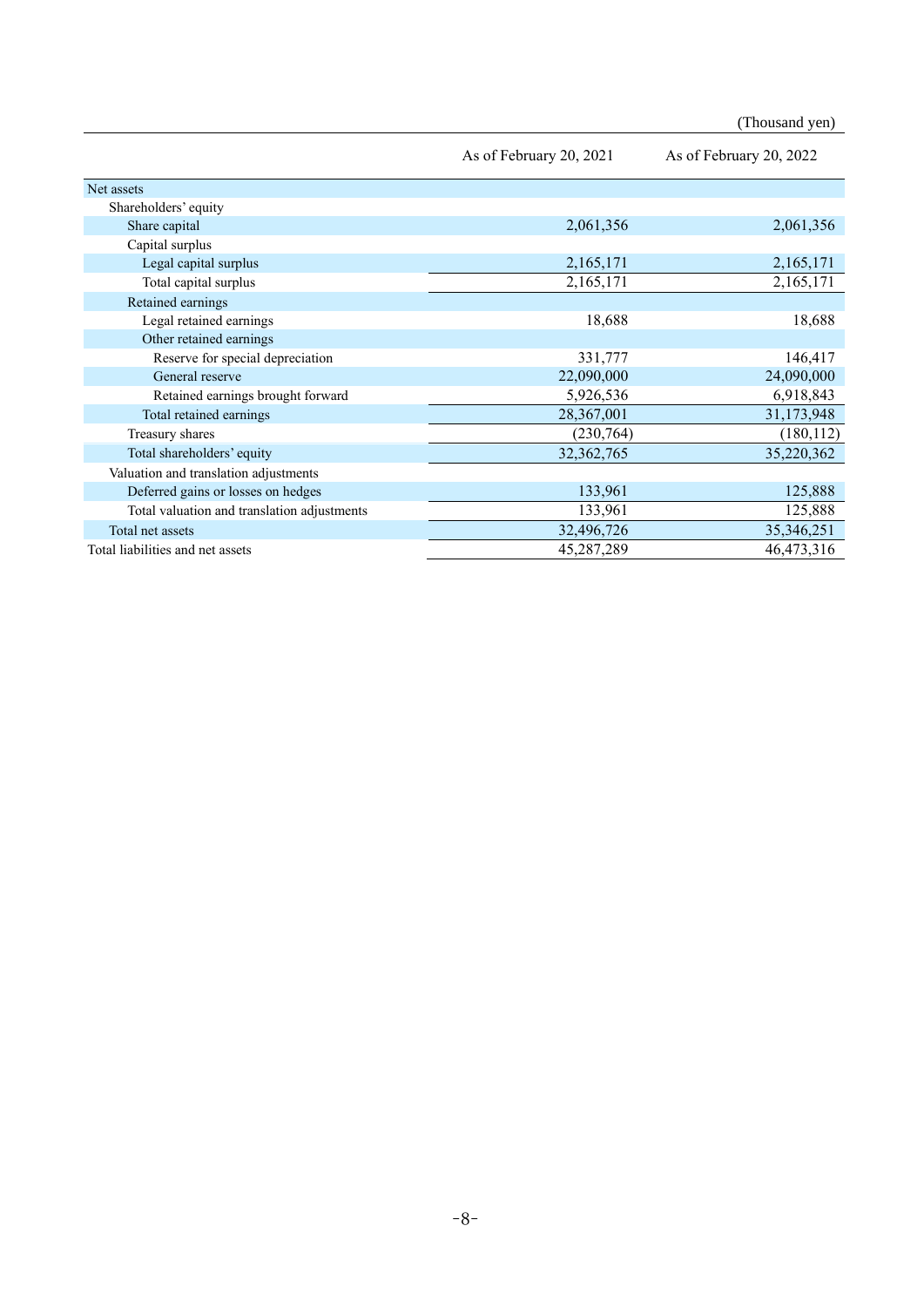# (2) Non-consolidated Statements of Income

|                                                   |                                                | (Thousand yen)                                 |
|---------------------------------------------------|------------------------------------------------|------------------------------------------------|
|                                                   | For the fiscal year ended<br>February 20, 2021 | For the fiscal year ended<br>February 20, 2022 |
| Net sales                                         | 69,456,001                                     | 71,398,999                                     |
| Cost of sales                                     |                                                |                                                |
| Beginning merchandise inventory                   | 10,905,782                                     | 11,910,317                                     |
| Cost of purchased goods                           | 35,556,322                                     | 37,905,130                                     |
| Provision of reserve for product warranties       | 86,587                                         | 68,626                                         |
| Total                                             | 46,548,691                                     | 49,884,073                                     |
| Transfer to other account                         | 204,079                                        | 203,806                                        |
| Ending merchandise inventory                      | 11,910,317                                     | 13,516,721                                     |
| Total cost of sales                               | 34,434,294                                     | 36,163,546                                     |
| Gross profit                                      | 35,021,706                                     | 35,235,453                                     |
| Selling, general and administrative expenses      | 28,157,822                                     | 30,014,033                                     |
| Operating profit                                  | 6,863,883                                      | 5,221,419                                      |
| Non-operating income                              |                                                |                                                |
| Interest income                                   | 49,294                                         | 46,599                                         |
| Rental income from buildings                      | 108,066                                        | 115,433                                        |
| Commission income                                 | 14,457                                         | 56,415                                         |
| Compensation income                               | 300,260                                        | 111,971                                        |
| Other                                             | 107,916                                        | 91,109                                         |
| Total non-operating income                        | 579,995                                        | 421,529                                        |
| Non-operating expenses                            |                                                |                                                |
| Interest expenses                                 | 214                                            |                                                |
| Foreign exchange losses                           | 13,026                                         | 23,498                                         |
| Rental costs on real estate                       | 88,206                                         | 91,329                                         |
| Other                                             | 15,806                                         | 15,223                                         |
| Total non-operating expenses                      | 117,253                                        | 130,051                                        |
| Ordinary profit                                   | 7,326,626                                      | 5,512,897                                      |
| <b>Extraordinary</b> losses                       |                                                |                                                |
| Loss on sale and retirement of non-current assets | 14,345                                         | 18,877                                         |
| Impairment losses                                 | 255,794                                        | 125,515                                        |
| Total extraordinary losses                        | 270,139                                        | 144,393                                        |
| Profit before income taxes                        | 7,056,486                                      | 5,368,504                                      |
| Income taxes – current                            | 2,577,000                                      | 1,903,000                                      |
| Income taxes - deferred                           | (238, 340)                                     | (76, 173)                                      |
| Total income taxes                                | 2,338,659                                      | 1,826,826                                      |
| Profit                                            | 4,717,827                                      | 3,541,677                                      |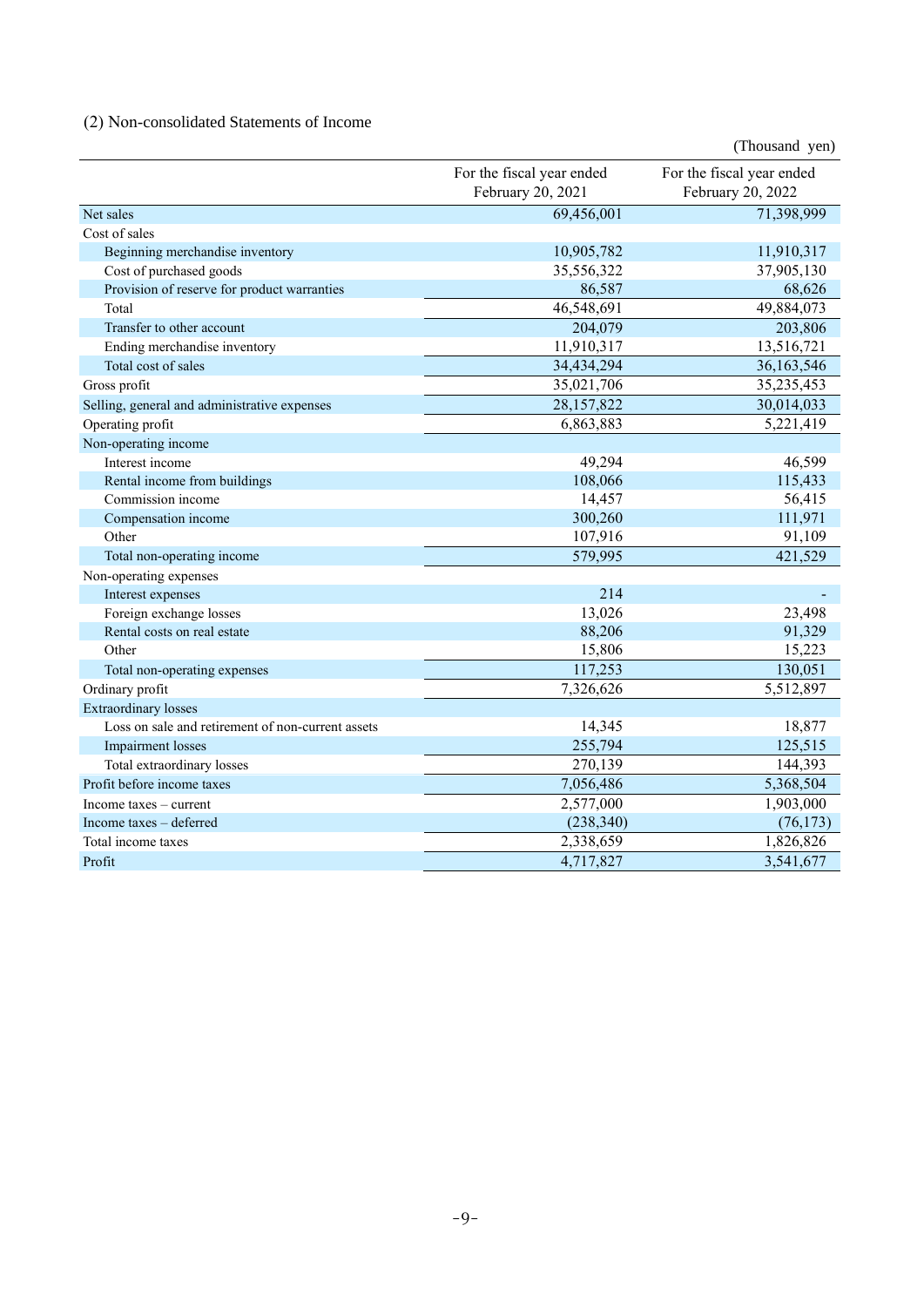# (3) Non-consolidated Statements of Changes in Equity

Share

Fiscal year ended February 20, 2021 (from February 21, 2020 to February 20, 2021)

Legal

(Thousand yen) Shareholders' equity Capital surplus Retained earnings Other retained earnings Total Legal Retained Total Reserve for  $\mathsf{I}$ retained General earnings retained special earnings earnings reserve brought depreciation forward

|                                                            | capital                  | capital<br>surplus       | capital<br>surplus       | retained<br>earnings | Reserve for<br>special<br>depreciation | General<br>reserve | earnings<br>brought<br>forward | retained<br>earnings |
|------------------------------------------------------------|--------------------------|--------------------------|--------------------------|----------------------|----------------------------------------|--------------------|--------------------------------|----------------------|
| Balance at beginning<br>of period                          | 2,061,356                | 2,165,171                | 2,165,171                | 18,688               | 517,418                                | 20,090,000         | 3,495,395                      | 24,121,502           |
| Changes during period                                      |                          |                          |                          |                      |                                        |                    |                                |                      |
| Dividends of<br>surplus                                    |                          |                          |                          |                      |                                        |                    | (472, 328)                     | (472, 328)           |
| Reversal of reserve<br>for special<br>depreciation         |                          |                          |                          |                      | (185, 641)                             |                    | 185,641                        | $\overline{a}$       |
| Profit                                                     |                          |                          |                          |                      |                                        |                    | 4,717,827                      | 4,717,827            |
| Provision of general<br>reserve                            |                          |                          |                          |                      |                                        | 2,000,000          | (2,000,000)                    |                      |
| Purchase of treasury<br>shares                             |                          |                          |                          |                      |                                        |                    |                                |                      |
| Net changes in<br>items other than<br>shareholders' equity |                          |                          |                          |                      |                                        |                    |                                |                      |
| Total changes during<br>period                             | $\overline{\phantom{0}}$ | $\overline{\phantom{0}}$ | $\overline{\phantom{a}}$ |                      | (185, 641)                             | 2,000,000          | 2,431,141                      | 4,245,499            |
| Balance at end of<br>period                                | 2,061,356                | 2,165,171                | 2,165,171                | 18,688               | 331,777                                | 22,090,000         | 5,926,536                      | 28,367,001           |

|                                                            | Shareholders' equity |                                  | Valuation and translation<br>adjustments |                                                   |                     |
|------------------------------------------------------------|----------------------|----------------------------------|------------------------------------------|---------------------------------------------------|---------------------|
|                                                            | Treasury shares      | Total<br>shareholders'<br>equity | Deferred gains<br>or losses on<br>hedges | Total valuation<br>and translation<br>adjustments | Total net<br>assets |
| Balance at beginning<br>of period                          | (230,703)            | 28,117,326                       | 102,895                                  | 102,895                                           | 28,220,222          |
| Changes during period                                      |                      |                                  |                                          |                                                   |                     |
| Dividends of<br>surplus                                    |                      | (472, 328)                       |                                          |                                                   | (472, 328)          |
| Reversal of reserve<br>for special<br>depreciation         |                      |                                  |                                          |                                                   |                     |
| Profit                                                     |                      | 4,717,827                        |                                          |                                                   | 4,717,827           |
| Provision of general<br>reserve                            |                      |                                  |                                          |                                                   |                     |
| Purchase of treasury<br>shares                             | (60)                 | (60)                             |                                          |                                                   | (60)                |
| Net changes in<br>items other than<br>shareholders' equity |                      |                                  | 31,066                                   | 31,066                                            | 31,066              |
| Total changes during<br>period                             | (60)                 | 4,245,438                        | 31,066                                   | 31,066                                            | 4,276,504           |
| Balance at end of<br>period                                | (230,764)            | 32,362,765                       | 133,961                                  | 133,961                                           | 32,496,726          |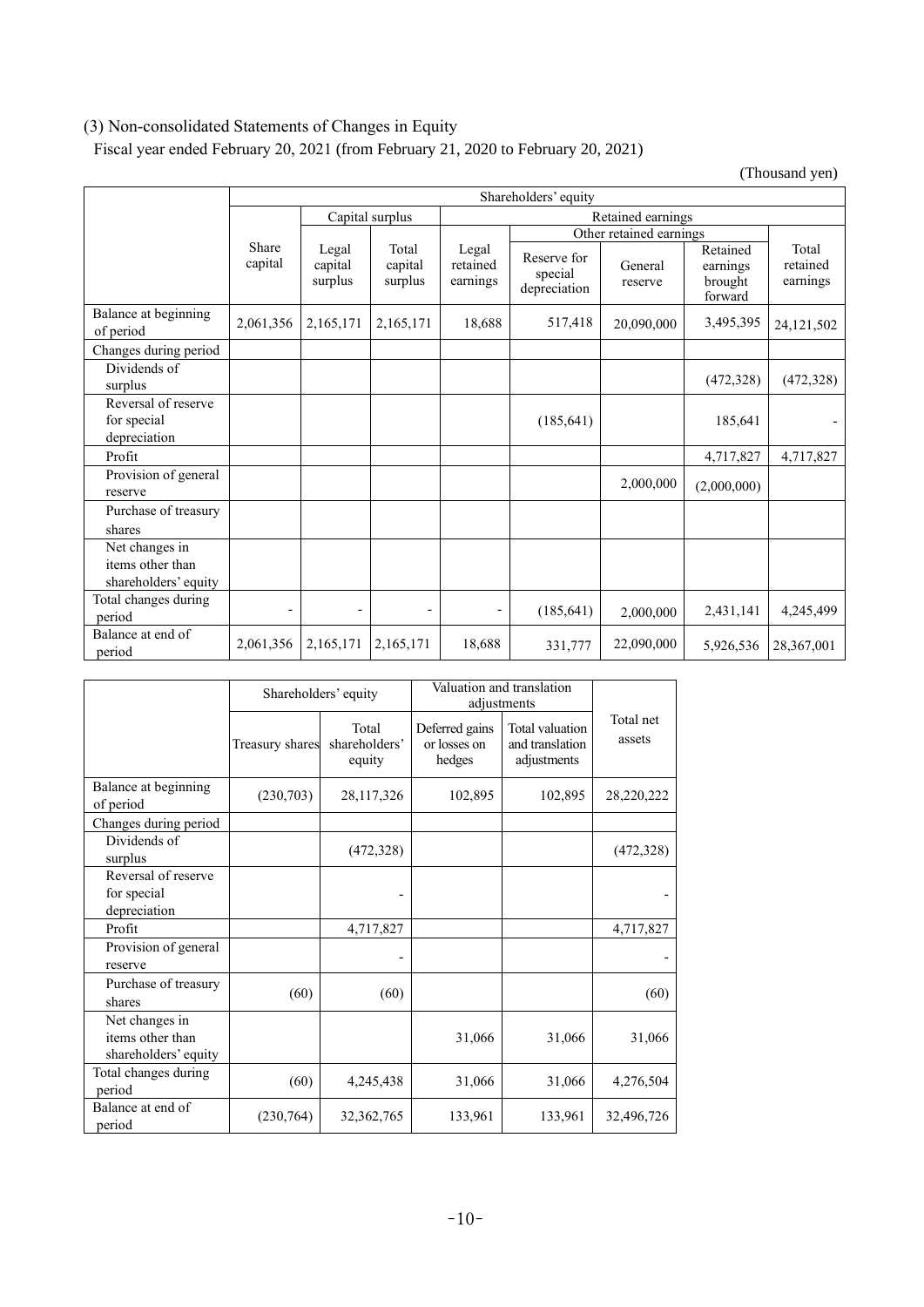# Fiscal year ended February 20, 2022 (from February 21, 2021 to February 20, 2022)

(Thousand yen)

|                                                            | Shareholders' equity     |                              |                             |                               |                                        |                         |                                            |                               |
|------------------------------------------------------------|--------------------------|------------------------------|-----------------------------|-------------------------------|----------------------------------------|-------------------------|--------------------------------------------|-------------------------------|
|                                                            |                          | Capital surplus              |                             | Retained earnings             |                                        |                         |                                            |                               |
|                                                            |                          |                              |                             |                               |                                        | Other retained earnings |                                            |                               |
|                                                            | Share<br>capital         | Legal<br>capital<br>surplus  | Total<br>capital<br>surplus | Legal<br>retained<br>earnings | Reserve for<br>special<br>depreciation | General<br>reserve      | Retained<br>earnings<br>brought<br>forward | Total<br>retained<br>earnings |
| Balance at beginning<br>of period                          | 2,061,356                | 2,165,171                    | 2,165,171                   | 18,688                        | 331,777                                | 22,090,000              | 5,926,536                                  | 28,367,001                    |
| Changes during period                                      |                          |                              |                             |                               |                                        |                         |                                            |                               |
| Dividends of<br>surplus                                    |                          |                              |                             |                               |                                        |                         | (734, 731)                                 | (734, 731)                    |
| Reversal of reserve<br>for special<br>depreciation         |                          |                              |                             |                               | (185,360)                              |                         | 185,360                                    |                               |
| Profit                                                     |                          |                              |                             |                               |                                        |                         | 3,541,677                                  | 3,541,677                     |
| Provision of general<br>reserve                            |                          |                              |                             |                               |                                        | 2,000,000               | (2,000,000)                                |                               |
| Disposal of treasury<br>shares                             |                          |                              |                             |                               |                                        |                         |                                            |                               |
| Net changes in<br>items other than<br>shareholders' equity |                          |                              |                             |                               |                                        |                         |                                            |                               |
| Total changes during<br>period                             | $\overline{\phantom{a}}$ | $\qquad \qquad \blacksquare$ | $\overline{a}$              |                               | (185,360)                              | 2,000,000               | 992,306                                    | 2,806,946                     |
| Balance at end of<br>period                                | 2,061,356                | 2,165,171                    | 2,165,171                   | 18,688                        | 146,417                                | 24,090,000              | 6,918,843                                  | 31,173,948                    |

|                                                            | Shareholders' equity |                                  | Valuation and translation<br>adjustments |                                                   |                     |
|------------------------------------------------------------|----------------------|----------------------------------|------------------------------------------|---------------------------------------------------|---------------------|
|                                                            | Treasury<br>shares   | Total<br>shareholders'<br>equity | Deferred gains<br>or losses on<br>hedges | Total valuation<br>and translation<br>adjustments | Total net<br>assets |
| Balance at beginning<br>of period                          | (230,764)            | 32,362,765                       | 133,961                                  | 133,961                                           | 32,496,726          |
| Changes during period                                      |                      |                                  |                                          |                                                   |                     |
| Dividends of<br>surplus                                    |                      | (734, 731)                       |                                          |                                                   | (734, 731)          |
| Reversal of reserve<br>for special<br>depreciation         |                      |                                  |                                          |                                                   |                     |
| Profit                                                     |                      | 3,541,677                        |                                          |                                                   | 3,541,677           |
| Provision of general<br>reserve                            |                      |                                  |                                          |                                                   |                     |
| Disposal of treasury<br>shares                             | 50,651               | 50,651                           |                                          |                                                   | 50,651              |
| Net changes in<br>items other than<br>shareholders' equity |                      |                                  | (8,073)                                  | (8,073)                                           | (8,073)             |
| Total changes during<br>period                             | 50,651               | 2,857,597                        | (8,073)                                  | (8,073)                                           | 2,849,524           |
| Balance at end of<br>period                                | (180, 112)           | 35,220,362                       | 125,888                                  | 125,888                                           | 35, 346, 251        |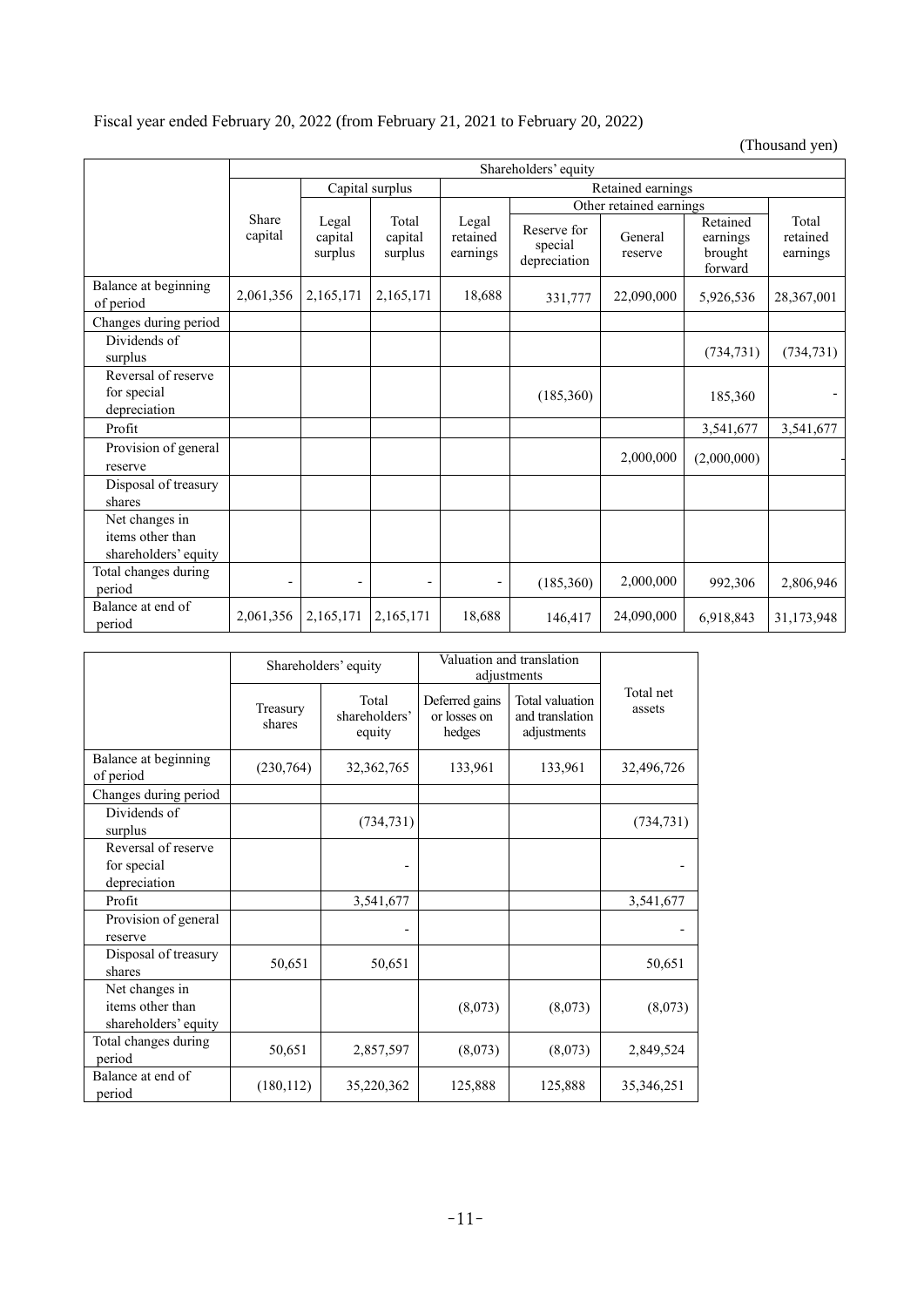# (4) Non-consolidated Statements of Cash Flows

|                                                                                                           |                                                | (Thousand yen)                                 |
|-----------------------------------------------------------------------------------------------------------|------------------------------------------------|------------------------------------------------|
|                                                                                                           | For the fiscal year ended<br>February 20, 2021 | For the fiscal year ended<br>February 20, 2022 |
| Cash flows from operating activities                                                                      |                                                |                                                |
| Profit before income taxes                                                                                | 7,056,486                                      | 5,368,504                                      |
| Depreciation                                                                                              | 1,260,487                                      | 1,352,575                                      |
| Impairment losses                                                                                         | 255,794                                        | 125,515                                        |
| Amortization of long-term prepaid expenses                                                                | 17,225                                         | 17,068                                         |
| The amount of rent offset of construction assistance fund<br>receivables                                  | 326,570                                        | 326,819                                        |
| Increase (decrease) in allowance for doubtful accounts                                                    | (960)                                          | (960)                                          |
| Increase (decrease) in provision for bonuses                                                              | 67,996                                         | 51,822                                         |
| Increase (decrease) in provision for shareholder benefit                                                  | 35,278                                         | 30,196                                         |
| program                                                                                                   |                                                |                                                |
| Increase (decrease) in provision for goods warranties<br>Increase (decrease) in provision for share-based | (10,016)                                       | (17,961)                                       |
| compensation                                                                                              | 24,000                                         | 22,000                                         |
| Interest and dividend income                                                                              | (49, 294)                                      | (46, 599)                                      |
| Interest expenses                                                                                         | 214                                            |                                                |
| Compensation income                                                                                       | (300, 260)                                     | (111, 971)                                     |
| Loss (gain) on sale and retirement of non-current assets                                                  | 14,345                                         | 18,877                                         |
| Decrease (increase) in trade receivables                                                                  | (687,930)                                      | 14,421                                         |
| Decrease (increase) in inventories                                                                        | (1,239,384)                                    | (1,978,104)                                    |
| Decrease (increase) in accounts receivable – other                                                        | (86,391)                                       | 49,204                                         |
| Increase (decrease) in trade payables                                                                     | 719,370                                        | 313,322                                        |
| Increase (decrease) in accrued consumption taxes                                                          | 627,077                                        | (843, 476)                                     |
| Increase (decrease) in accounts payable – other                                                           | 233,072                                        | (179, 617)                                     |
| Increase (decrease) in accrued expenses                                                                   | 152,322                                        | 91,930                                         |
| Other, net                                                                                                | 108,726                                        | (21, 393)                                      |
| Subtotal                                                                                                  | 8,524,732                                      | 4,582,175                                      |
| Interest and dividends received                                                                           | 83                                             | 68                                             |
| Interest paid                                                                                             | (227)                                          |                                                |
| Proceeds from compensation                                                                                | 281,458                                        | 134,937                                        |
| Income taxes paid                                                                                         | (1,510,778)                                    | (3, 131, 518)                                  |
| Net cash provided by (used in) operating activities                                                       | 7,295,268                                      | 1,585,662                                      |
| Cash flows from investing activities                                                                      |                                                |                                                |
| Purchase of property, plant and equipment                                                                 | (1,348,513)                                    | (1,933,004)                                    |
| Purchase of intangible assets                                                                             | (202,999)                                      | (193,210)                                      |
| Loan advances                                                                                             | (1,070)                                        | (1,400)                                        |
| Proceeds from collection of loans receivable                                                              | 2,799                                          | 1,775                                          |
| Purchase of long-term prepaid expenses                                                                    | (12,500)                                       | (97, 572)                                      |
| Payments for asset retirement obligations                                                                 | (3,300)                                        | (381)                                          |
| Payments of guarantee deposits                                                                            | (346, 419)                                     | (282, 738)                                     |
| Proceeds from refund of guarantee deposits                                                                | 41,381                                         | 92,217                                         |
| Net cash provided by (used in) investing activities                                                       | (1,870,621)                                    | (2,414,315)                                    |
| Cash flows from financing activities                                                                      |                                                |                                                |
| Repayments of long-term borrowings                                                                        | (187,500)                                      |                                                |
| Purchase of treasury shares                                                                               | (60)                                           |                                                |
| Dividends paid                                                                                            | (472, 636)                                     | (733, 818)                                     |
| Net cash provided by (used in) financing activities                                                       | (660, 196)                                     | (733, 818)                                     |
| Net increase (decrease) in cash and cash equivalents                                                      | 4,764,449                                      | (1, 562, 471)                                  |
| Cash and cash equivalents at beginning of period                                                          | 2,933,400                                      | 7,697,850                                      |
| Cash and cash equivalents at end of period                                                                | 7,697,850                                      | 6,135,378                                      |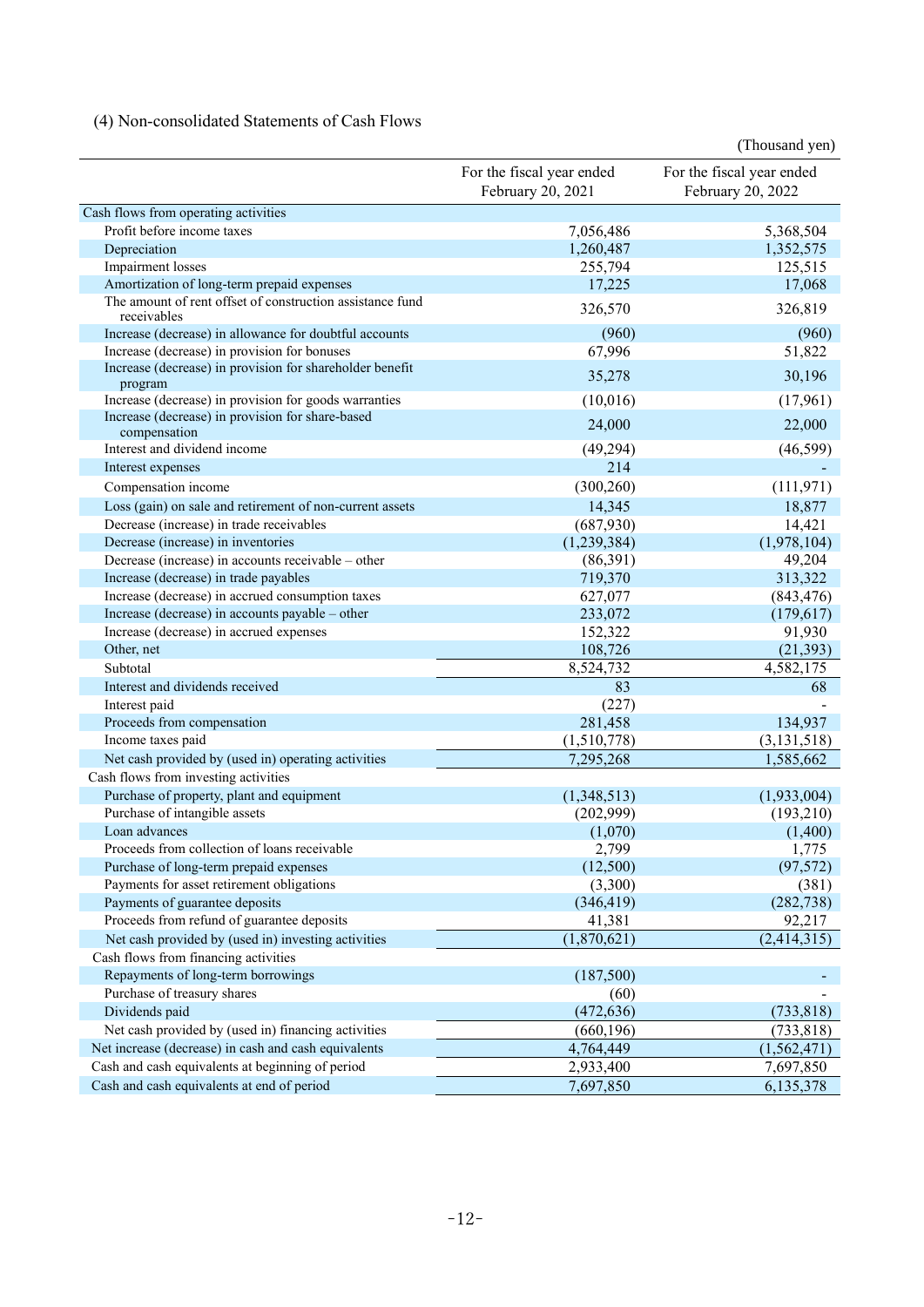(5) Notes to the Non-consolidated Financial Statements

(Notes on going concern assumption)

Not applicable.

### (Changes in presentation)

(Non-consolidated Statements of Income)

As "Commission income," which was included in "Other" under "Non-operating income" in the previous fiscal year, exceeded 10% of total non-operating income, it has been presented separately from the fiscal year under review. To reflect this change in presentation, the financial statements for the previous fiscal year have been reclassified.

As a result, ¥122,374 thousand presented as "Other" under "Non-operating income" in the Nonconsolidated Statements of Income for the previous fiscal year has been reclassified as ¥14,457 thousand of "Commission income" and ¥107,916 thousand of "Other."

(Equity in earnings (losses) of affiliates if equity method is applied)

There are no applicable matters as the Company does not have any affiliated companies.

(Segment information, etc.)

[Segment information]

Since the Company's business comprises a single segment, this information has been omitted.

#### [Related information]

Previous fiscal year (February 21, 2020 to February 20, 2021)

1. Information by product or service

Since net sales to external customers in a single product and service category constitute more than 90% of net sales on the Non-consolidated Statements of Income, this information has been omitted.

### 2. Information by region

(1) Net sales

Since net sales to external customers in Japan constitute more than 90% of net sales on the Non-consolidated Statements of Income, this information has been omitted.

(2) Property, plant and equipment

Since the amount of property, plant and equipment located in Japan constitutes more than 90% of the amount of property, plant and equipment on the Non-consolidated Balance Sheets, this information has been omitted.

3. Information by major customer

Among net sales to external customers, since no customer accounts for 10% of net sales on the Non-consolidated Statements of Income, this information has been omitted.

Fiscal year under review (February 21, 2021 to February 20, 2022)

1. Information by product or service

Since net sales to external customers in a single product and service category constitute more than 90% of net sales on the Non-consolidated Statements of Income, this information has been omitted.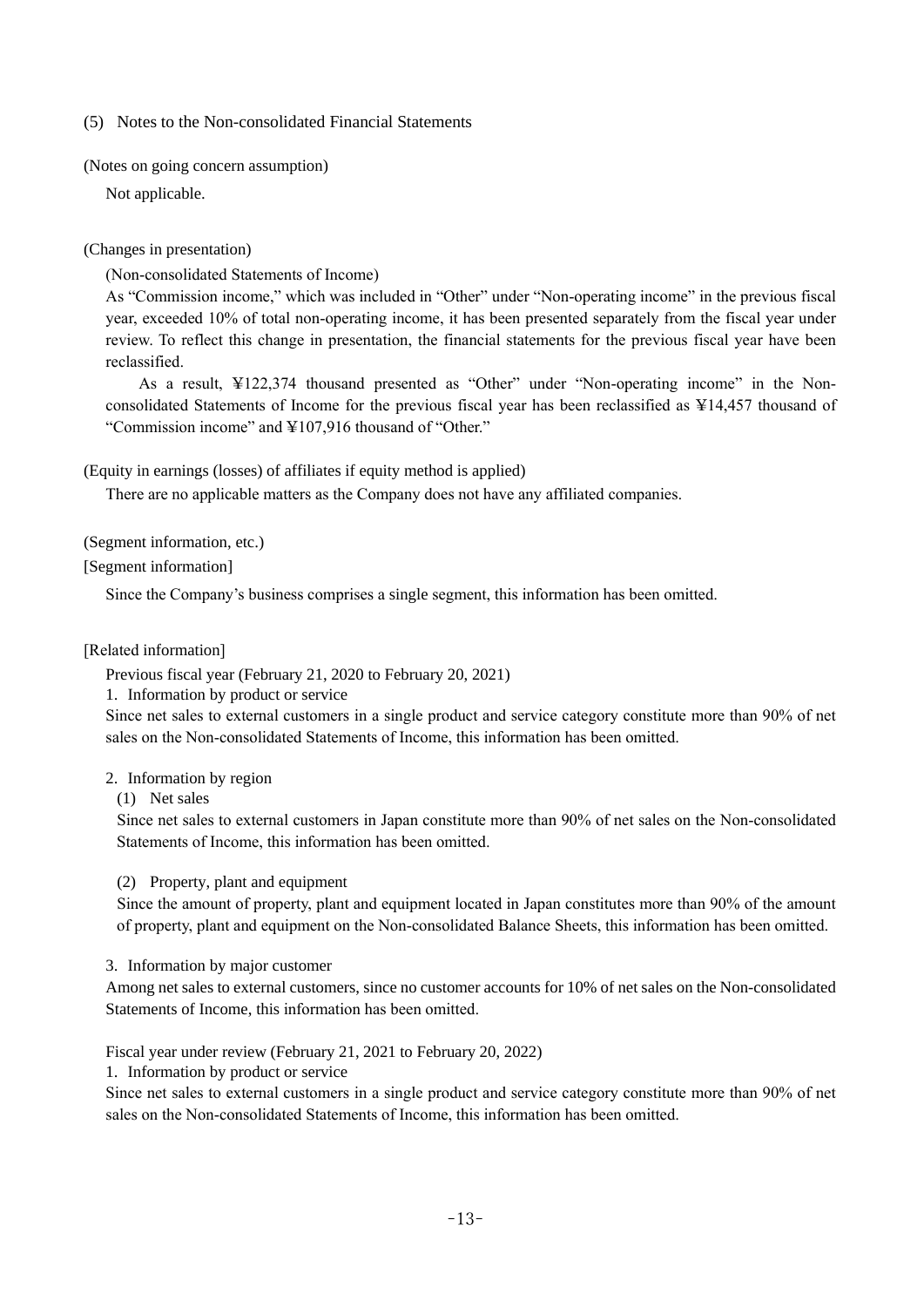### 2. Information by region

(1) Net sales

Since net sales to external customers in Japan constitute more than 90% of net sales on the Non-consolidated Statements of Income, this information has been omitted.

### (2) Property, plant and equipment

Since the amount of property, plant and equipment located in Japan constitutes more than 90% of the amount of property, plant and equipment on the Non-consolidated Balance Sheets, this information has been omitted.

3. Information by major customer

Among net sales to external customers, since no customer accounts for 10% of net sales on the Non-consolidated Statements of Income, this information has been omitted.

[Information regarding impairment losses on non-current assets by reporting segment]

Previous fiscal year (February 21, 2020 to February 20, 2021)

Since the Company's business comprises a single segment, this information has been omitted.

Fiscal year under review (February 21, 2021 to February 20, 2022) Since the Company's business comprises a single segment, this information has been omitted.

[Information regarding amortization and unamortized balance of goodwill by reporting segment] Not applicable.

[Information regarding gain on bargain purchase by reportable segment] Not applicable.

(Per share information)

|                          | For the fiscal year<br>ended February 20, 2021 | For the fiscal year<br>ended February 20, 2022 |
|--------------------------|------------------------------------------------|------------------------------------------------|
| Net assets per share     | ¥1,246.10                                      | ¥1,353.52                                      |
| Basic earnings per share | ¥180.91                                        | ¥135.68                                        |

(Notes) 1. Diluted earnings per share are not stated as there were no dilutive shares.

### 2. The basis for calculating basic earnings per share is as follows:

|                                                                          | For the fiscal year<br>ended February 20, 2021 | For the fiscal year<br>ended February 20, 2022 |
|--------------------------------------------------------------------------|------------------------------------------------|------------------------------------------------|
| Profit on the Non-consolidated<br>Statements of Income (Thousand<br>yen) | 4,717,827                                      | 3,541,677                                      |
| Amount not attributable to<br>common shareholders (Thousand<br>yen)      |                                                |                                                |
| Profit relating to common shares<br>(Thousand yen)                       | 4,717,827                                      | 3,541,677                                      |
| Average number of shares<br>outstanding during the period<br>(Shares)    | 26,078,857                                     | 26, 103, 153                                   |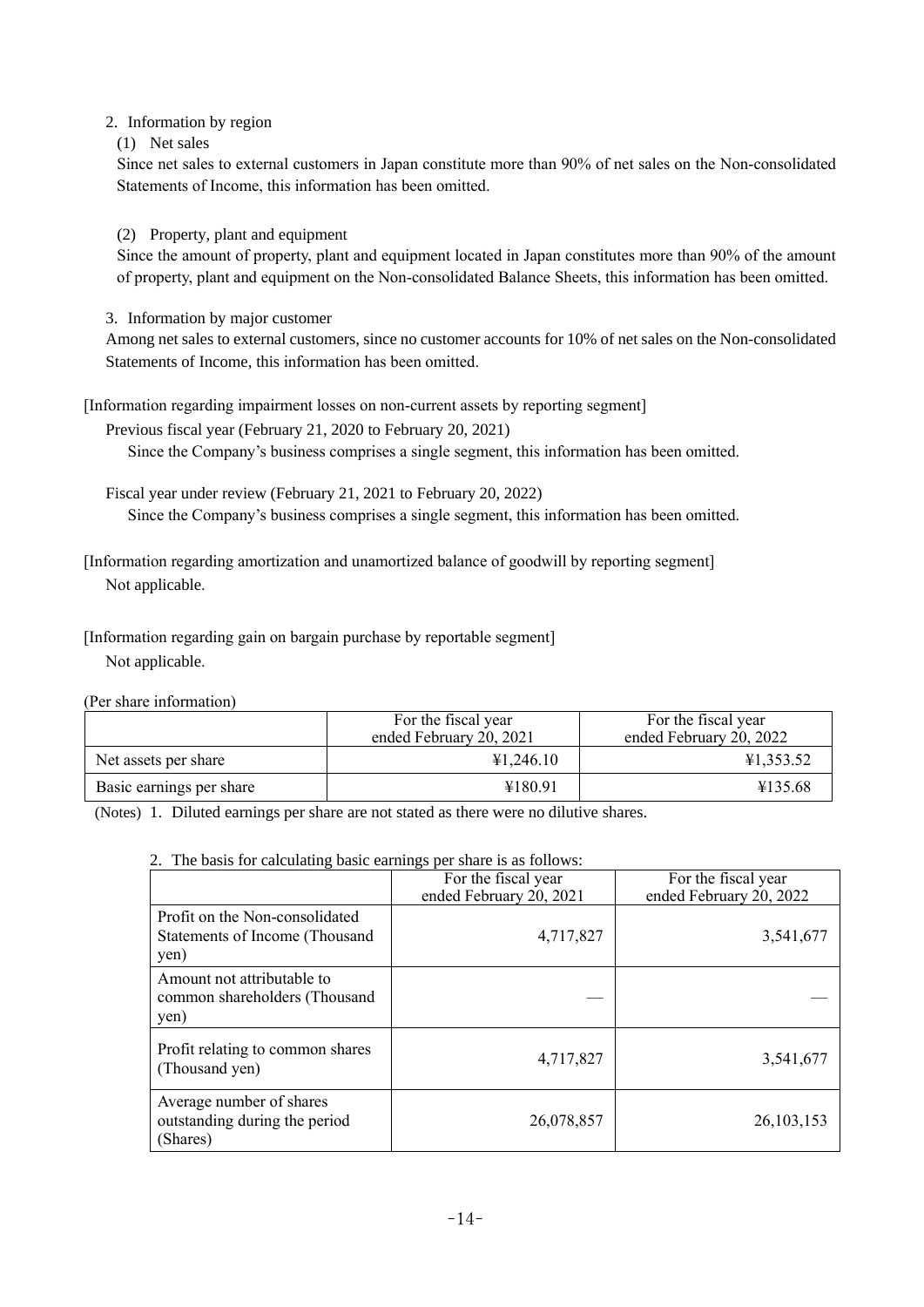3. In the calculation of "net assets per share," the Company's shares held by the Executive Remuneration BIP trust (161,590 shares in the previous fiscal year, 126,070 shares in the fiscal year under review) were included in the amount of treasury shares deducted from the number of issued shares at the end of the fiscal year.

Furthermore, in the calculation of "basic earnings per share", the above-mentioned shares were included in the number of treasury shares deducted when calculating the average number of shares outstanding during the period (161,590 shares in the previous fiscal year, 137,261 shares in the fiscal year under review).

(Significant subsequent events) Not applicable.